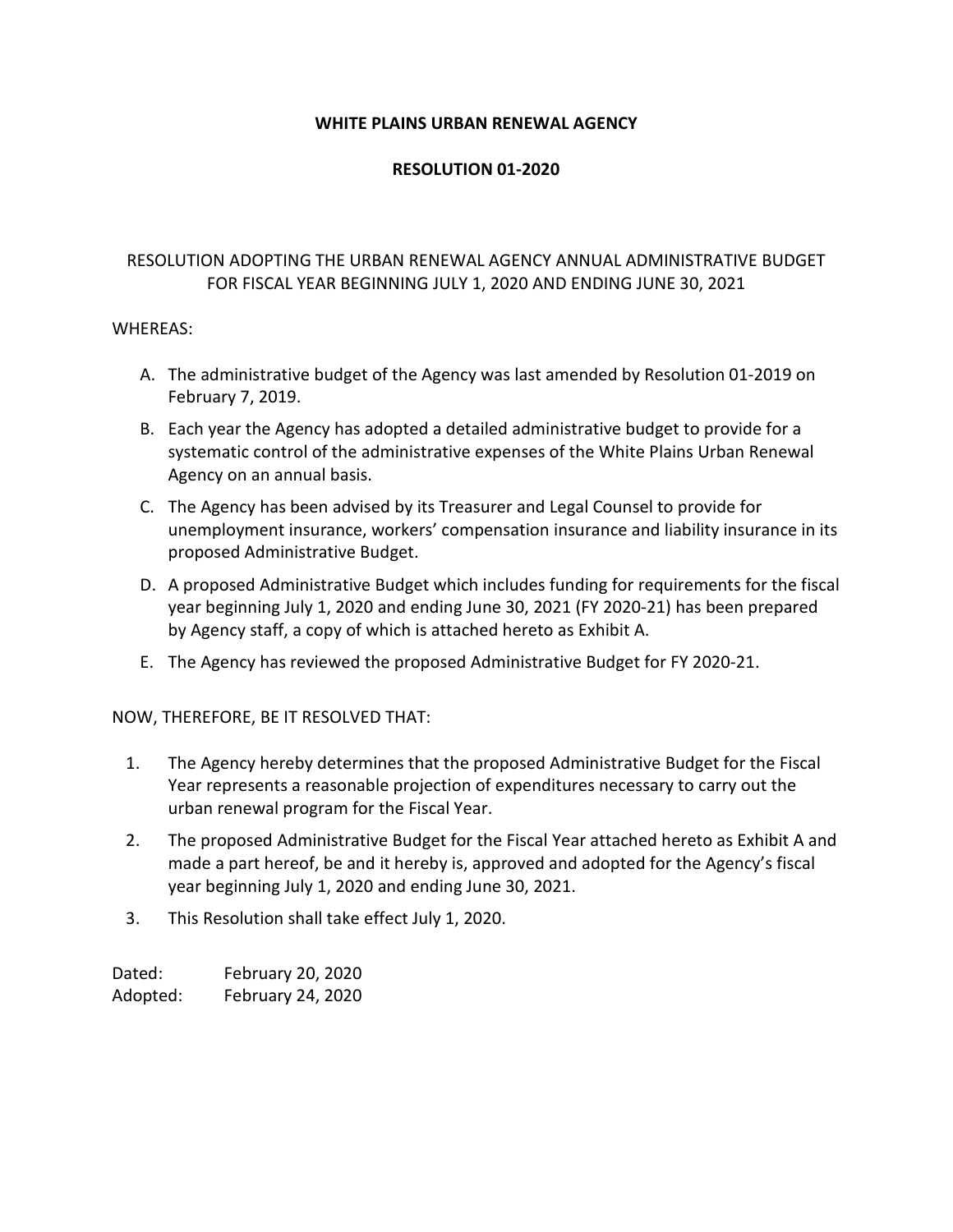# **Exhibit A**

# **WHITE PLAINS URBAN RENEWAL AGENCY**

### **2020-2021 ADMINISTRATIVE BUDGET**

Effective July 1, 2020

Resolution #

| <b>White Plains Urban Renewal Agency</b>  |                                      |               |  |
|-------------------------------------------|--------------------------------------|---------------|--|
| FY 2020-21 Proposed Administrative Budget |                                      |               |  |
|                                           |                                      |               |  |
|                                           |                                      |               |  |
|                                           |                                      |               |  |
|                                           |                                      |               |  |
|                                           |                                      |               |  |
|                                           |                                      |               |  |
|                                           |                                      |               |  |
| Org. 2639                                 |                                      | Proposed      |  |
|                                           |                                      | Modified      |  |
| <b>OBJECT</b>                             | <b>DESCRIPTION</b>                   | <b>Budget</b> |  |
|                                           |                                      |               |  |
|                                           |                                      |               |  |
| 4.005                                     | <b>Financial &amp; Auditing</b>      | 5,932         |  |
| 4.008                                     | Legal Services                       | 3,000         |  |
| 4.023                                     | <b>Program Services</b>              | 15,000        |  |
| 4.095                                     | <b>Workers' Compensation Premium</b> | 2,500         |  |
| 4.096                                     | Unemployment Insurance               | 2,200         |  |
| 4.101                                     | Liability Insurance                  | 10,000        |  |
|                                           | Total                                | 38,632        |  |
|                                           |                                      |               |  |

| Dated:   | February 20, 2020 |
|----------|-------------------|
| Adopted: | February 24, 2020 |